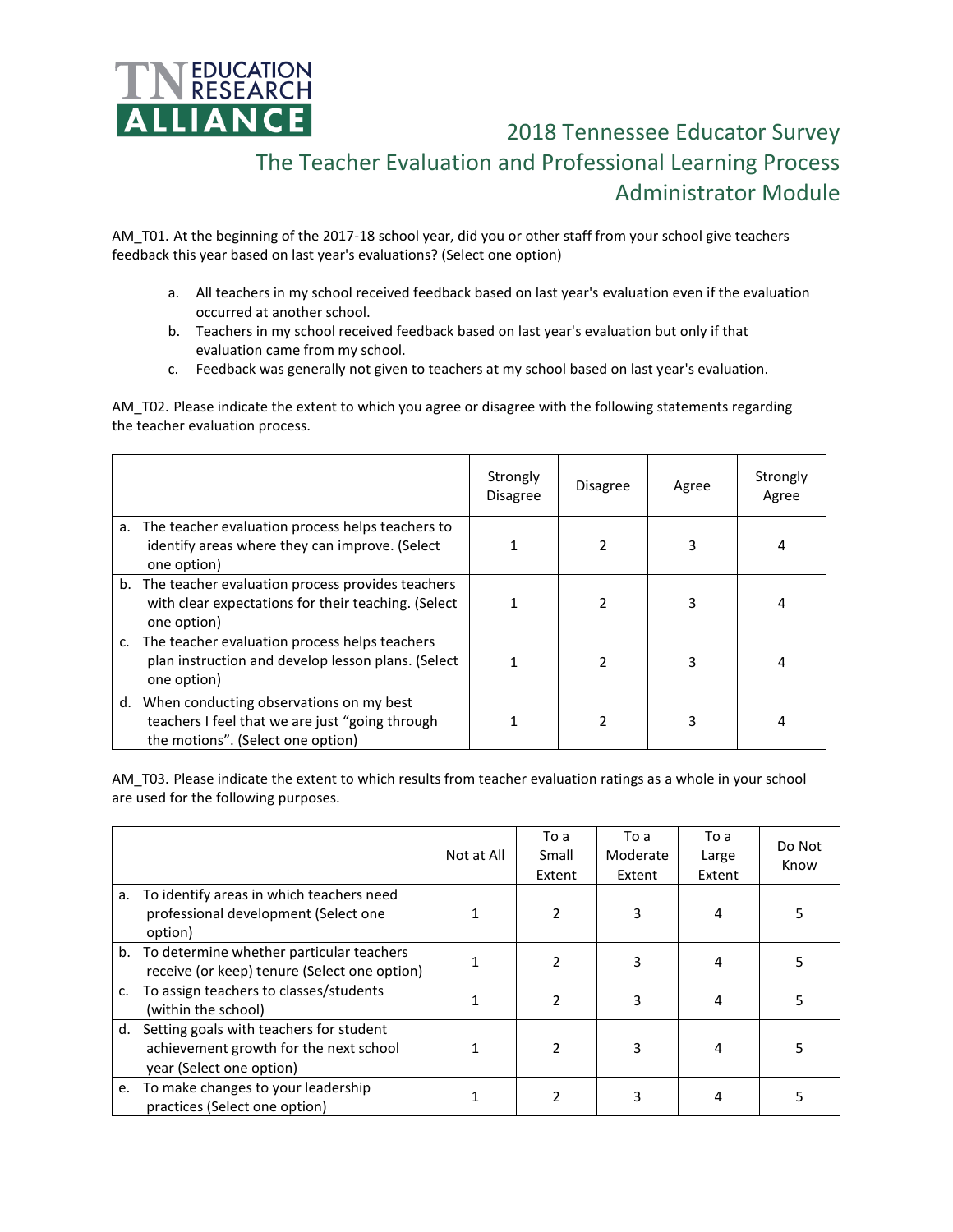|    | To provide information to parents and/or<br>the general public about the quality of<br>teaching at my school as a whole (Select<br>one option) |  |  |  |
|----|------------------------------------------------------------------------------------------------------------------------------------------------|--|--|--|
| g. | To determine whether teachers enter into<br>some type of probationary status<br>(employee improvement plan, etc.) (Select<br>one option)       |  |  |  |

AM\_T04. During the current school year, how many teachers have been placed on a plan for improvement due to low evaluation performance? (Select one option)

- a. My district does not have a policy that allows putting low-performing teachers on improvement plans.
- b. My district allows me to put low-performing teachers on improvement plans but I did not have any teachers that were put onto one
- c. One teacher
- d. 2-3 teachers
- e. 4 or more teachers
- f. Unsure

According to Tennessee law, teachers must receive scores of 4 or higher on their annual evaluation to become eligible for tenure. However, teachers with a score below 4 may be employed on a year-to-year basis at the district's discretion. (This does not apply to teachers who received tenure before 2011.)

AM\_T05. How frequently have teachers who are not eligible for tenure due to low evaluation scores been retained on the faculty of your school since you began working at this school?

- a. In most cases.
- b. About half the time.
- c. Occasionally.
- d. Rarely or never. (Skip the next question)

AM\_T06. What is (are) the reason(s) for keeping these teachers? (Select all that apply)

- a. I did not believe their evaluation score was an accurate measure of their performance.
- b. I believed that the teacher's performance would improve as the result of mentoring or other forms of professional development.
- c. I could not find a better teacher in the applicant pool to replace them.
- d. I felt socially pressured to retain the teacher (e.g. pressure from the outside community, pressure from within the school).
- e. I have had no part in teacher retention decisions.





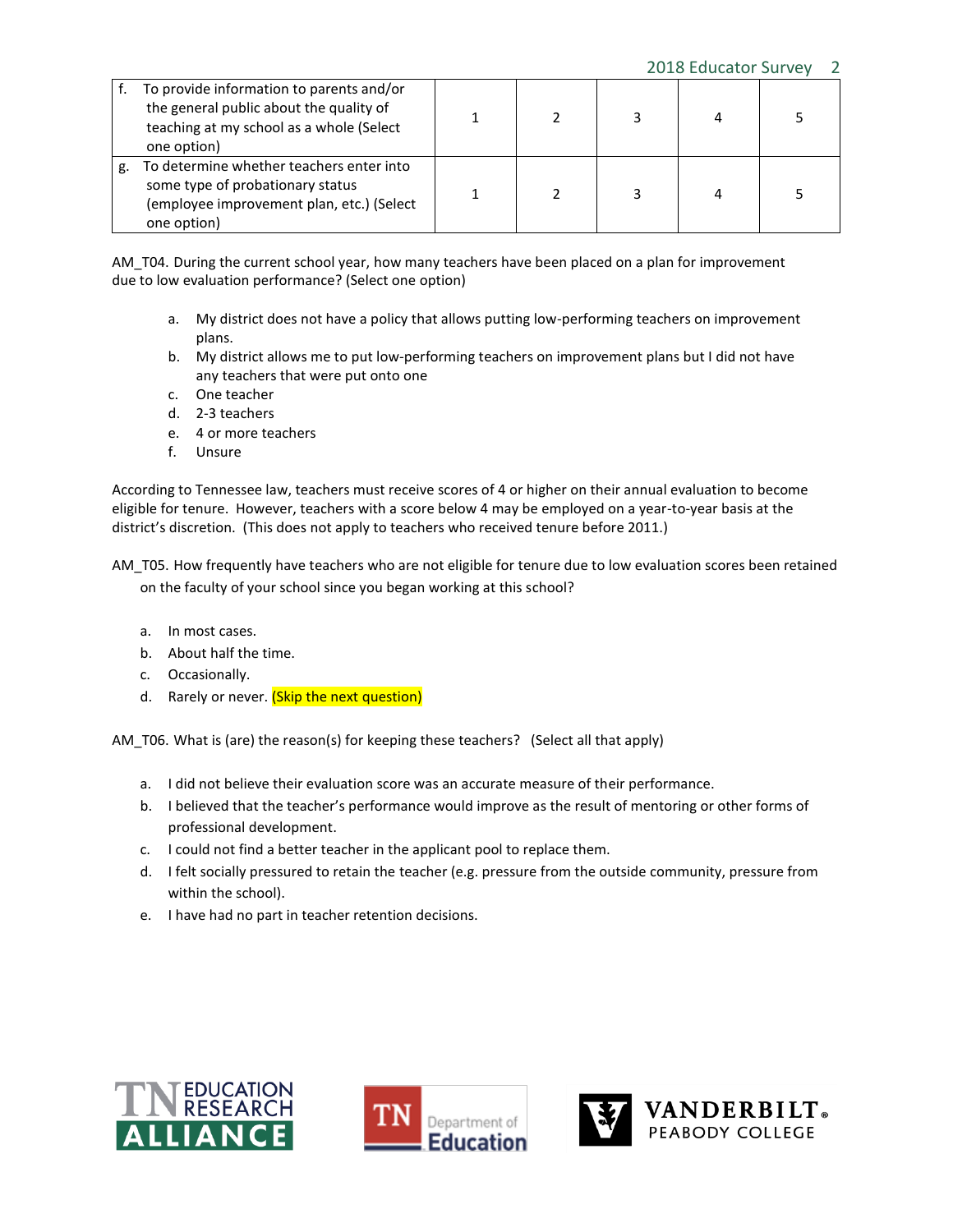## 2018 Educator Survey 3

AM\_T07. Please report on your view of the overall burden on PRINCIPALS AND OTHER ADMINISTRATORS related to the implementation of the entire teacher evaluation process. (Select one option)

| Low Burden<br>. |  | Hiσh<br>h Burden<br>. |
|-----------------|--|-----------------------|
|                 |  |                       |

AM\_T08. Please report on your view of the overall burden on TEACHERS related to the implementation of the entire teacher evaluation process. (Select one option)

| Low Burden |  | .<br><b>Burden</b><br>High<br>. |
|------------|--|---------------------------------|
|            |  |                                 |

AM T09. Please select one item from the list below that you feel would be most useful to support your implementation of the teacher evaluation system? (Select one option) [Randomize Responses]

- a. Additional training in the form of coaching, sessions on effective evaluation, or online modules
- b. Providing a district-wide observer that conducts some of the observation cycles for my teachers
- c. Increased enthusiasm for the evaluation processes from my staff
- d. More flexibility on observation policies and procedures
- e. None of the above
- f. Other (Please specify)

AM\_T10. Think about your faculty. If you were to make a list of teachers from your "best" teacher to your "worst" teacher, how would your rating of their day to day performance match the Level of Effectiveness (LOE) score they receive on their summative evaluation? (Select one option)

- a. My list of ratings would match teachers' LOE scores very closely.
- b. My list of ratings would match teachers' LOE scores closely.
- c. My list of ratings would match teachers' LOE scores somewhat.
- d. My list of ratings would NOT match teachers' LOE scores at all.

For the following questions, please think about professional learning provided to TEACHERS during the 2017-18 school year (including summer 2017).

AM T11. In my district, professional learning experiences for teachers are primarily... (Select one option)

- a. Prescribed by the district.
- b. Prescribed by the school.
- c. Collaboratively chosen between the teacher and the administrator.
- d. Autonomously selected by the teacher.
- e. Based on feedback from the teacher's evaluation.





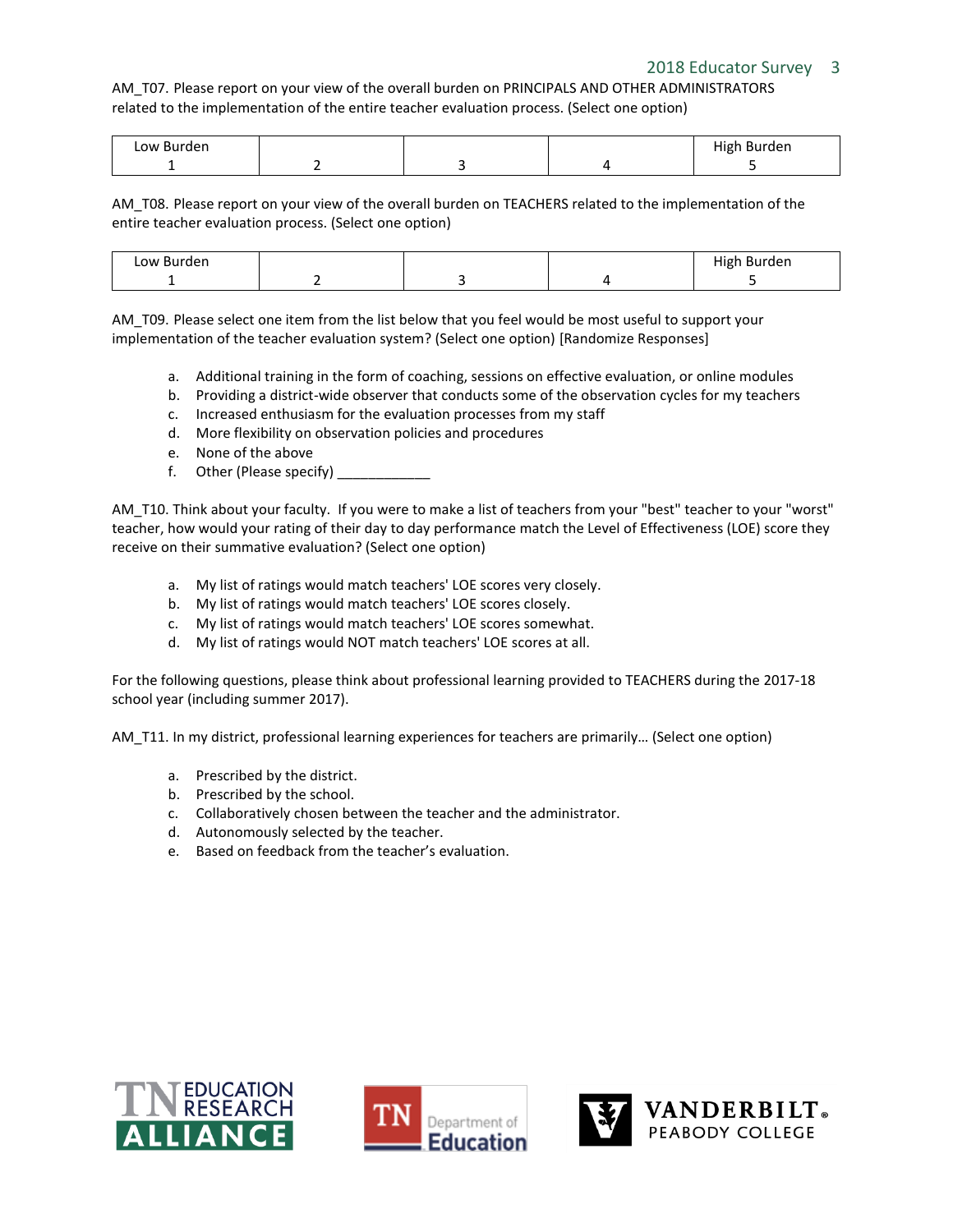Not At All  $\left| \begin{array}{c} \text{To a Small} \end{array} \right|$ Extent To a Moderate Extent To a Large Extent a. Formal observations of classroom practice (i.e., those that are logged in the evaluation system) (Select one option) 1 2 3 4 b. Informal observations of classroom practice (e.g., formative walkthroughs) (Select one option) <sup>1</sup> <sup>2</sup> <sup>3</sup> <sup>4</sup> c. Student assessment data (Select one option) 1 2 3 4 d. TVAAS (Select one option) 1 2 3 4 e. Overall teacher effectiveness ratings (Select one  $\frac{1}{2}$  aption)  $\frac{1}{2}$  and  $\frac{1}{2}$  and  $\frac{1}{2}$  and  $\frac{1}{2}$  and  $\frac{1}{2}$  and  $\frac{1}{2}$  and  $\frac{1}{2}$  and  $\frac{1}{2}$  and  $\frac{1}{2}$  and  $\frac{1}{2}$  and  $\frac{1}{2}$  and  $\frac{1}{2}$  and  $\frac{1}{2}$  and  $\frac{1}{2}$  and  $\frac{1}{2$ f. Conversations with or input from my teachers (Select  $\frac{1}{2}$  0ne option)  $\frac{1}{2}$   $\frac{3}{4}$   $\frac{4}{4}$ g. Input from students (Select one option) 1 2 3 4 h. Input from parents (Select one option)  $\begin{array}{ccc} | & 1 & | & 2 & | & 3 & | & 4 \end{array}$ i. Input from teacher leaders, mentors, or coaches  $S = \begin{bmatrix} \text{S (2)} & \text{S (2)} \\ \text{S (2)} & \text{S (2)} \end{bmatrix}$  (Select one option) j. Input from other school administrators (Select one option) 1 2 3 4 k. Input from district staff (Select one option) 1 2 3 4 l. Input from TDOE staff, including regional CORE office  $\frac{1}{\sqrt{3}}$  staff (Select one option)  $\begin{vmatrix} 1 & 2 & 3 & 4 \end{vmatrix}$ 

AM\_T12. To what extent did you use each of the following when making decisions about teachers' ongoing professional learning during the 2017-2018 school year (including summer 2017)?

AM\_T13. Indicate the degree to which you agree or disagree with the following statements about professional learning for teachers in your school.

|    |                                                                                                                  | Strongly<br><b>Disagree</b> | <b>Disagree</b> | Agree | Strongly<br>Agree |
|----|------------------------------------------------------------------------------------------------------------------|-----------------------------|-----------------|-------|-------------------|
| а. | State, district and school instructional priorities are well-<br>aligned with one another (Select one option)    |                             |                 |       |                   |
| b. | Professional learning is closely aligned to the evaluation<br>system in place in my district (Select one option) |                             |                 |       |                   |

AM T14. How often does professional development learning for teachers in this school meet the following characteristics?

|    |                                                                    | Never | Rarely | Sometimes | Frequently | Always |
|----|--------------------------------------------------------------------|-------|--------|-----------|------------|--------|
| a. | Planned by teachers in this<br>school or district                  |       |        |           |            |        |
| b. | Presented by teachers in this<br>school or district                |       |        |           |            |        |
|    | Evaluated for evidence of<br>improvement in student<br>achievement |       |        |           |            |        |